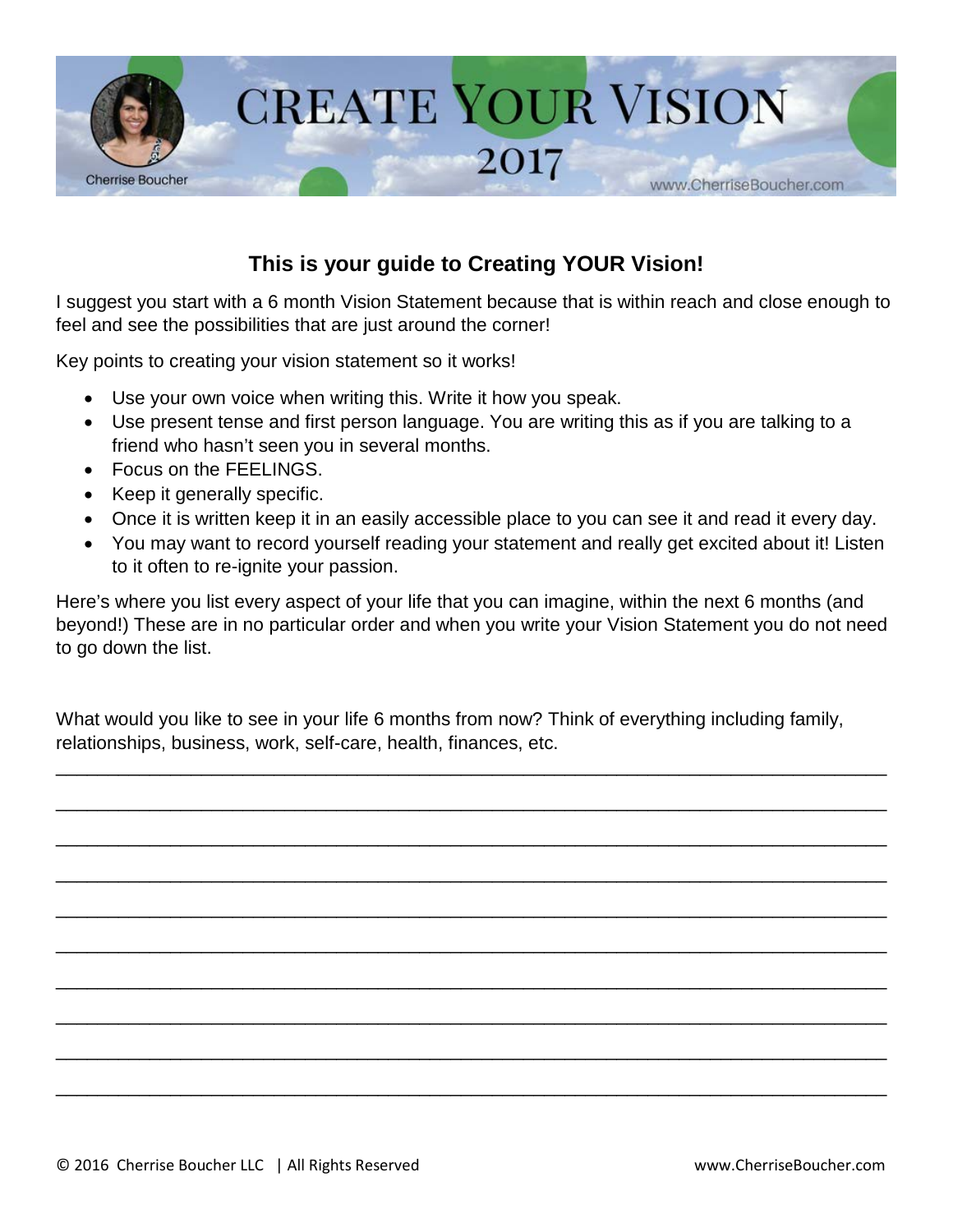

How will you FEEL when the above things are in your life?

What will you be doing as a result of these things?

What is the main expression you want to feel or experience overall in your life?

Write your own notes on how you are going to be your own cheerleader!